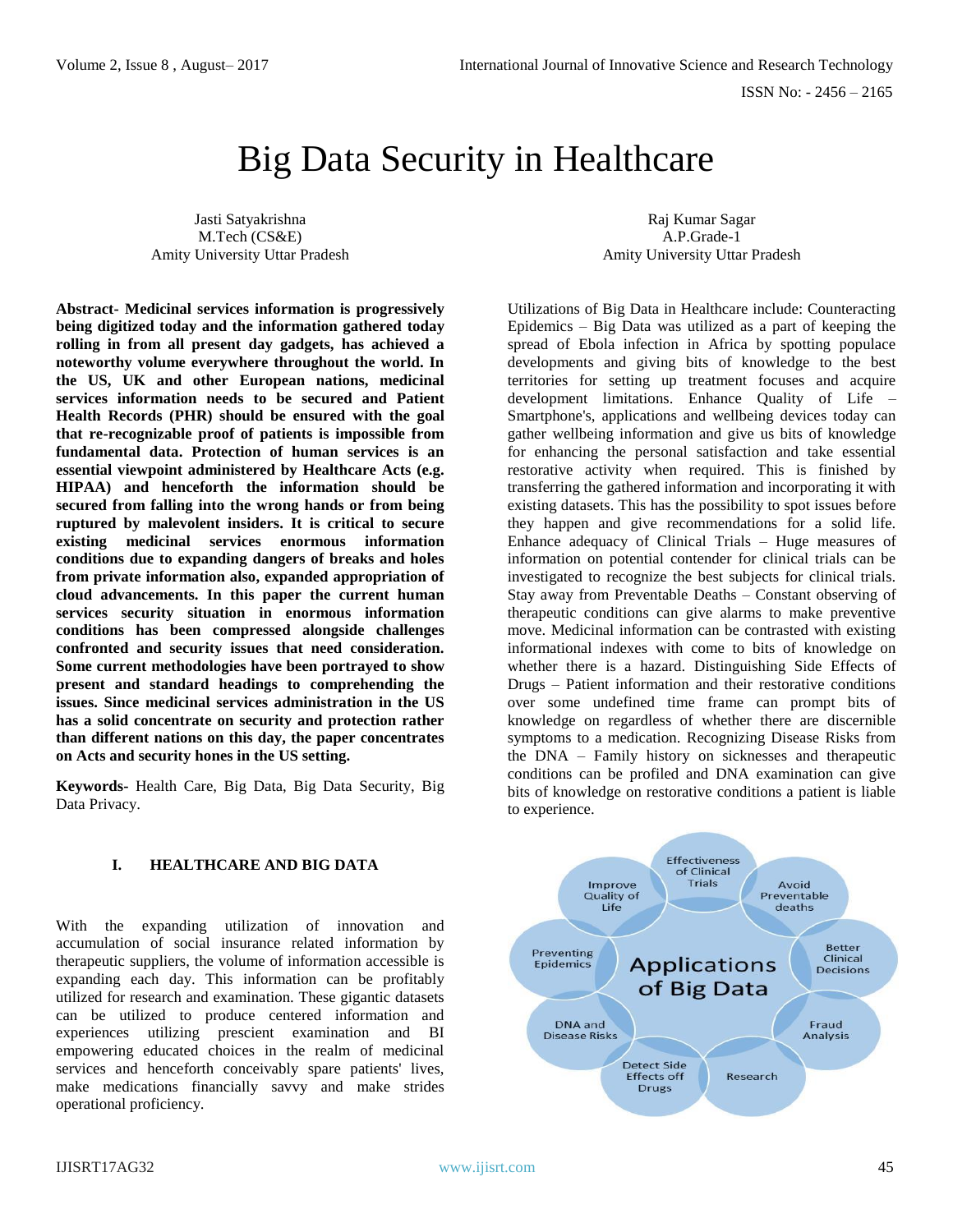Furnish Clinicians and Doctors with the capacity to make Wise Clinical Decisions – Even before concentrate the patient a specialist can be able to think about the patient and the medicinal profile ordered by breaking down colossal informational collections alongside the patients' own. This can help the specialist in making educated clinical choices remembering the forecasts gave on profound investigation of medicinal services information. Extortion Analysis – Healthcare claims and the related information can be broke down by a Big Data System and expectations can be given on potential fake claims in the Healthcare Protection Sector. This can enable Health to mind protection organizations spare significant cash lost to false claims. In the process medicinal services suppliers who are a piece of extortion can likewise be recognized and proper lawful activity guaranteed. Research –

#### **II. Healthcare Security and Privacy**

Big information investigation on genomic research and ongoing PHR get to could furnish therapeutic professionals with educated choices and help in treatment. Consistent research will come about in proactive strides being taken before issues happen, opposite to the responsive course of treatment set up today.

VPH or Virtual Physiological Human is a developing structure of techniques and advances for community examination of the human body as a solitary complex framework. Scientific models for foreseeing the condition of an organic framework can be utilized along with medicinal imaging and detecting advances. High dimensional huge information examination has encouraged this exploration and enormous information advances have engaged and fortified VPHapproaches.



Medicinal services Data in Big Data Environments today confront a few difficulties:-

- Sharing of Healthcare information can be utilized by cloud advancements. Social insurance information from various sellers can be converted to examine experiences into medicinal Treatment and analysis. Sharing the information by means of cloud based conditions brings worries up in situations where security rehearses identified with medicinal services are not input.
- Healthcare server farms today are required to take after HIPAA confirmation and the rules and guidelines laid out by HIPAA. This however does not ensure persistent record wellbeing as HIPAA does not lay out standards for actualizing information security but instead is concerned with guaranteeing that security approaches and systems are set up. Additionally, inflow of huge volume of information from different sources brings about necessity
- of taking care of the additional weight for capacity, handling force and high speed organizing.
- Healthcare industry has confronted a scope of assaults like DDOS (Distributed Denial of Service), malware assaults and Medical Identity Theft by insiders and outer assailants too. Medicinal services information as EHRs or PHRs are private to the individual or the associations managing them. Presentation of medicinal services information and the recognizable proof of an individual can lead to a few concerns.
- Medical Identity Theft Medical Identity Theft is the most regular type of protection break in Health Care where a person's close to home data is uncovered what's more, from that point mimicked for monetary benefit.
- Social Issues Exposed wellbeing states of an individual may prompt undesirable social circumstances.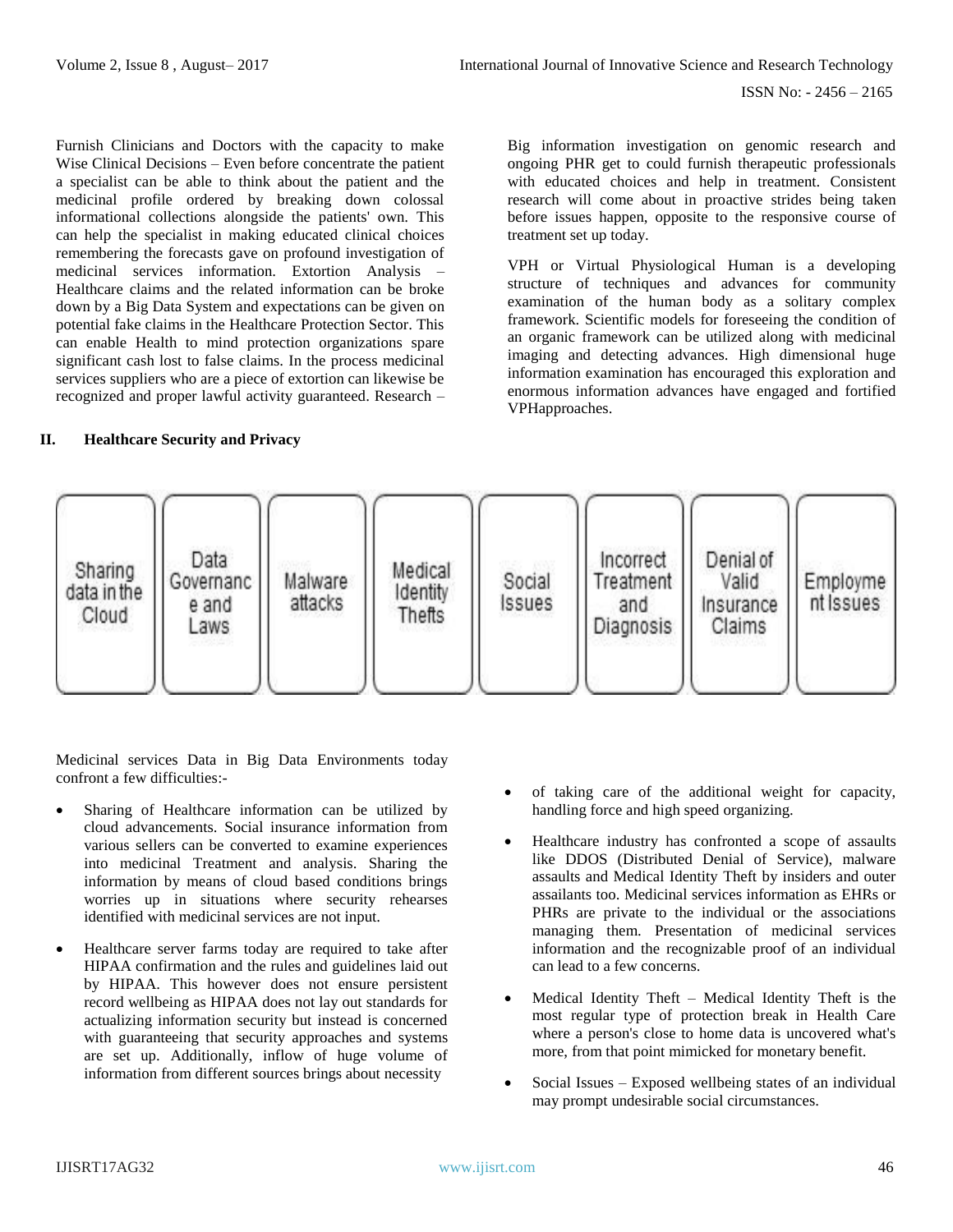- Insurance Fraud Fictitious doctor's visit expenses can be gotten on the premise of stolen personality and protection cases can be submitted for monetary benefit.
- Incorrect treatment  $-$  if the medicinal data is adjusted in an undesirable way, it might prompt inaccurate treatment of the patient.
- Incorrect Diagnosis Incorrect medicinal data may prompt mistaken finding or improper treatment design, conceivably hurting the patient's wellbeing. Medical coverage medicines may get depleted and patients will be unable to assert assist protection. Work Issues – Employers do ask for the medicinal history of potential workers and harmed or, then again distorted therapeutic data have the capability of causing work issues. Persistent Data Privacy is of most extreme significance and is basic that appropriate security rehearses are executed and drilled. In this paper some current and proposed methods are examined.

#### **III. BIG DATA SECURITY APPROACHES IN HEALTHCARE**

### *A. Health Care Big Data and Internet of Things*

Wireless Body Area Networks or WBANs are used for monitoring of medical condition of patients using tiny sensor nodes attached or implanted to the human body. These sensor nodes develop what is called a Wireless Sensor Network (WSN). Biological information from the human body is sent to a control device either attached to the human body or in the vicinity wirelessly. The collected data is sent to remote servers or cloud of a hospital/medical center for further analysis or action. WBANs can be used for ECG, pulse rate, blood pressure, blood flow, body temperature, EEG etc. It is vital to ensure accuracy and integrity of such healthcare data and hence security and privacy of WBANs must be

Ensured. Security must be maintained for WBANs in: the sensors attached to the body, remote servers where WBAN data is pushed, communication channels. A lot of research has been done on securing WBANs.

- F.A. Khan et al proposed a cloud based healthcare framework for implementing WBANs using cloud computing, wherein patient data stored on the cloud is protected using dynamic reconstruction of metadata. Combination of biometric values is used to generate keys for encryption, thus ensuring randomness.
- Han et al proposed another scheme for data Confidentiality for cloud based WBANs wherein they suggested a cryptosystem having multi valued and ambiguous properties . This was achieved using multi valued encoding rules. In addition, the data

communication between the cloud and WBANs is attempted to secure efficiently.

## *B. Health Care Big Data and Cloud*

Cloud computing today is used extensively for Health Information Systems and processing of healthcare data .Advances in Omits fields (genomics, proteomics and meta bionomics) aims in collecting and characterizing pools of biological molecules and their structure, function and dynamics. This generates considerable amount of data to be stored and processed. Predictive analytics using text and data mining algorithms requires a growing demand for dynamic and scalable resources which the cloud computing environment is able to provide. An additional benefit of the cloud computing environment is that resources can be used temporarily as required on a Pay as you use basis with the ability of buying processing power and storage on-demand. Cloud computing is also using for biomedical information sharing.

Cloud computing along with Big Data technologies has found use in Medical Imaging, public health and patients' selfservice applications, hospital management and Clinical Information Systems. It is imperative that with the growing use of cloud computing technologies in healthcare, security and privacy of healthcare data in the cloud needs to be preserved along with securing the cloud computing infrastructure itself.

- Xiao et al introduced the concept of Accountable Map Reduce wherein each node is held accountable for their behavior. A group of auditor nodes perform accountability tests (A-tests) which check each node and identify malicious nodes in real time. This framework is applicable to Map Reduce solutions on the cloud and hence can help secure health care data processing.
- Samantha et al in their paper on "k-Nearest Neighbor Classification over Semantically Secure Encrypted Relational Data "proposed methodology to run data mining classification algorithms on encrypted data. This is relevant for Healthcare data mining on the cloud or for health care data outsourced for mining, wherein the data has to be in encrypted form to ensure privacy and traditional privacy preserving techniques do not apply. To illustrate Data Mining over encrypted data (DMED) secure k-N classifier was used which has been termed as PPk NN or Privacy Preserving k-NN.
- Using Attribute Based Encryption, Yang et al. Proposed an outsourced policy updating method for Big Data Systems in the cloud .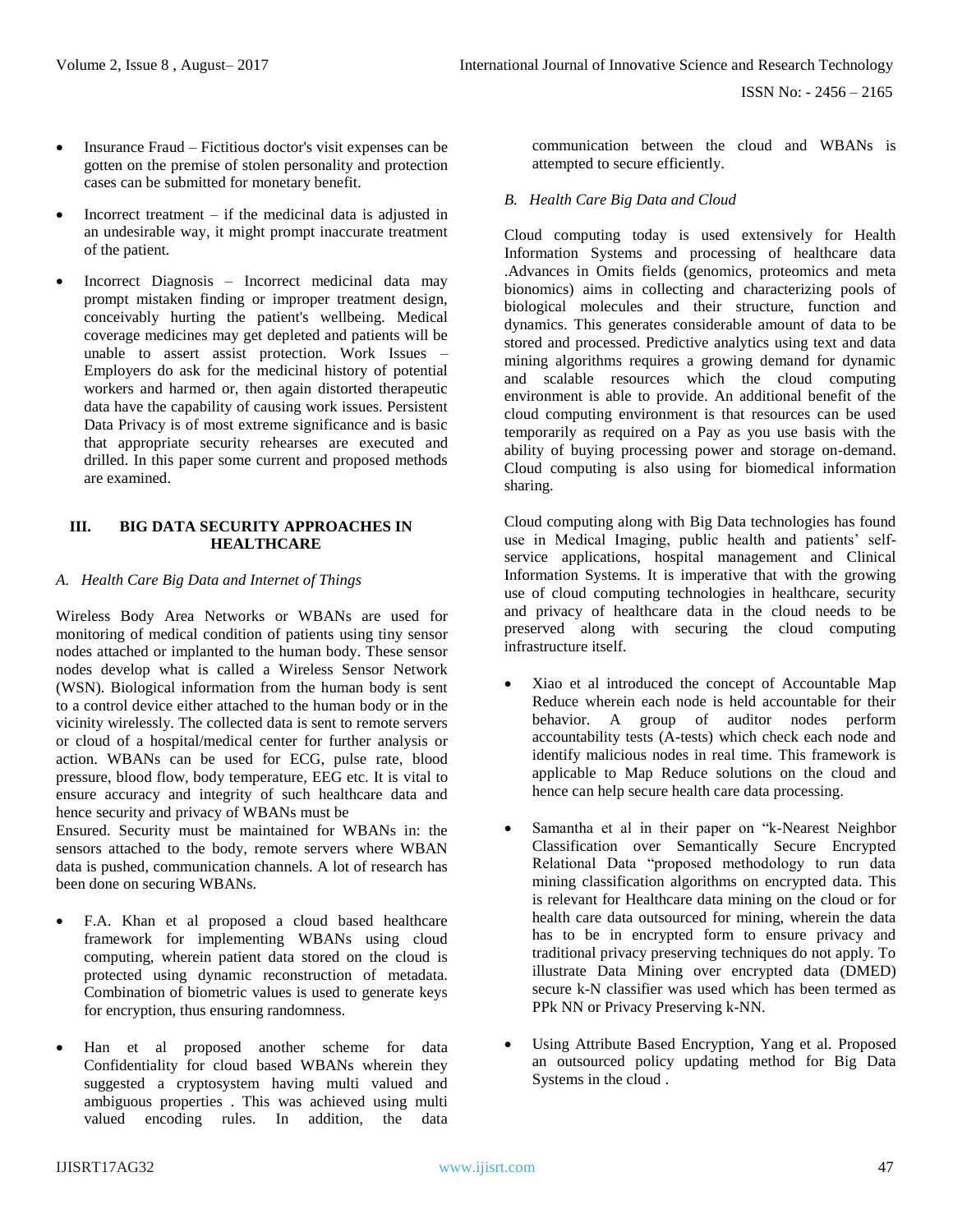- A Sticky Policy Framework was proposed by Liet al. which suggested an implementation independent metamodel for security policies. A loose-couple binding approach is suggested where data fragments are stored separately from sticky policies. This allows definition of fine-grained security access. Fine grained security access may be used to define different levels of access group's access to only what they need to see e.g. patient data can be accessible only to doctors and nurses only. Inside the patient data, some information may be for the eyes of doctors only.
- Waziri et al. have used fully homomorphism encryption to suggest a cryptographic model for Big Data Analytics in the cloud thereby addressing concerns on Confidentiality and Privacy. Techniques for implementation and concepts on cryptographic solutions for Big Data in the cloud have been discussed.

### *C. Securing Patient Health Records in Big Data and Cloud Environments*

Health care today revolves around the data presented by Electronic Health Records (EHR) which integrates all health related aspects and findings of an individual. Because of the sensitive nature of this information and its potential to cause harm if disclosed, EHRs (or PHRs - Patient Health Records),should be access controlled and strict security and privacy enforced in maintenance. Since health records need to be transferred via internet, stored in the cloud, exposed to vendors, and made part of data analytics they need to be privacy controlled to secure the identity of the individual. While transferring over the internet, transmission encryption is not considered sufficient and the need arises to encrypt the documents as well to protect from hackers and unauthorized access.

Slamanig et al. in their paper have suggested unlink ability and anonymity as the preliminary criteria in health care data privacy. Unlink ability denotes that relation between data existing in the system should not be identifiable by mere observation. Anonymity is the state of not being identifiable within a set of items which have been defined as the anonymity set. The paper also discusses the dangers of utilizing plaintext entryways which store information without encryption and thus are powerless against assaults from insiders and programmers. For encoded entryways, which scramble the wellbeing information it is critical to secure the cryptographic key on the servers as insiders might have the capacity to access it. This should be possible by utilizing a Public Key Infrastructure (PKI) and is scrambled utilizing the general population key of the individual to whom get to is allowed. Also, pseudonym zed entrances can be utilized wherein encryption is

accomplished for the substance and the meta-information too. Wellbeing records are additionally subject to revelation in cases EHRs are presented to a few gatherings of individuals e.g. potential businesses, insurance agencies and so on.

- Gunamalai et al. propose a technique for security and protection of Personal Medical Records and DICOM pictures in the Cloud condition [21]. DICOM (Digital Imaging and Communication in Medicine) is a standard for restorative imaging and furthermore tends to dissemination and review of therapeutic pictures. The objective is to empower various social insurance focuses to get to patients' information for treatment secury. The plan imperceptibly installs private patient information like name and extraordinary recognizable proof number in the restorative pictures. Get to Control is done by means of two-way verification which is a blend of username secret key approval and a dynamic key sent to a handheld gadget or email. To secure information in the cloud servers, Column Based Encryption (CBE) is utilized which empowers specific sharing of information among human services focuses.
- E. Srimathi et al propose a technique for guaranteeing protection of medicinal services records in Big Data utilizing Dynamic Map Reduce. Their work is identified with giving anonymizing methods to securing adaptable Big Data. They utilize a two-stage approach utilizing Dynamic Map Reduce structure and the LKC security show . Dynamic Map Reduce is an idea empowering dynamic assignment of sit still openings with no running undertakings. This advancement includes 2 procedures to be specific: Dynamic Hadoop Slot Allocation (DHSA) – Unused guide or decrease openings can be utilized conversely to enhance execution. Theoretical Execution Performance Balancing (SEPB) – Speculative execution is utilized to distinguish slacking errands. The LKC protection show includes l-assorted variety to avoid connecting Quasi Identifier (QID) traits for re-ID.

### *D. Health Care and Big Data Analytics*

A strong basic leadership framework in the medicinal services industry requires sharing of Electronic Health Records as well as of running prescient calculations to distinguish slants in treatment, conclusion and other research zones. The principle impediments in sharing the EHRs are tolerant protection and the affectability of therapeutic data contained in them.

• Yan Li et al. proposed a conveyed (group of appropriation of irregular factors) approach for mining human services information under protection requirements [24]. Each taking an interest office getting to the information needs to construct their own model to take in the dissemination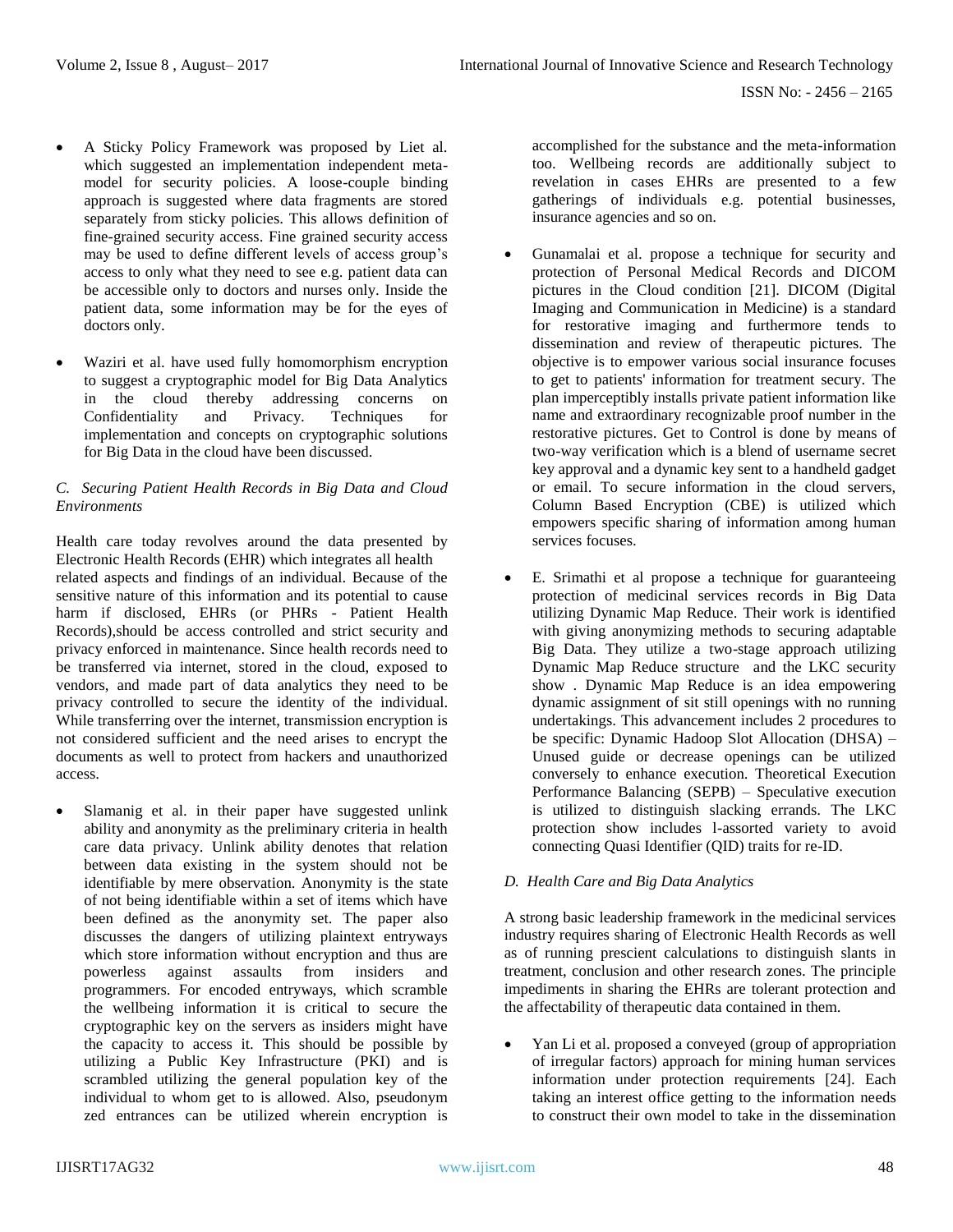ISSN No: - 2456 – 2165

of their own information. From that point they share the learning obtained information on their information as choice models. Subsequently the patient level delicate information is not shared hence safeguarding protection.

- Noman Mohammed et al. in their paper on Secure and private administration of human services databases for information mining [25] recommended a system which employments "semantically-secure" encryption plans to scramble information bases being outsourced. Their system empowers questioning the information utilizing a "differentially-private" inquiry interface supporting SQL inquiries and complex information mining errands. Systematic preparing done on information ought not uncover individual information for clients or granular points of interest that would lead examiners to follow back the information to the first subtle elements. Information mining and prescient examination strategies need to actualize security safeguarding methods e.g. concealing touchy information and other anonymization systems. Protection Preserving Data Mining and Analytics is a system investigated today by numerous analysts to fathom this issue.
- Agrawal et al proposed an approach identified with Privacy Preserving Data digging for building classifiers utilizing preparing information [26]. The information on which classifiers are fabricated are not same as the first, while being unique in relation to the first in dispersion and qualities. A novel remaking method was proposed to appraise the conveyance of unique information from the preparation information gave. Classifiers for the information mining can be assembled utilizing this and the precision of these classifiers were appeared to be tantamount to classifiers fabricated utilizing the genuine

 information. Since the real information is not used to manufacture classifiers for this situation, security of delicate client data can be safeguarded. The essential approach is to give clients a chance to give information arbitrary commotion added to it. 2 strategies for changing esteems are considered – by discretizing esteems into totally unrelated classes and by adjusting esteems utilizing a component of arbitrary esteems with uniform or Gaussian dissemination. Lindell et al proposed an approach on Privacy Preserving Data Mining considering 2 parties endeavoring to run information mining with a union of their particular databases. The aim was to not uncover pointless data. They utilized choice tree learning and the ID3 calculation to propose an effective approach. No gathering required here adapted more than the yield itself.

- Quasi-identifiers are properties that can be utilized to particularly recognize people by connecting to outer information. To counter this security issue the idea of kanonimity [28] was presented. In this technique information is summed up or smothered to diminish granularity. In the event that a record k in a dataset is unclear from in any event  $k - 1$  different records concerning each arrangement of semi identifier characteristics, the dataset can be called k-unknown. It was appeared however that k-anonimity is not trick verification with regards to information security as it can be subjected to assaults like "Homogeneity assault" when there is Homogeneity of delicate qualities and "Foundation information assault" wherein foundation learning on the individual is useful in distinguishing proof. A. Machanavajjhala et al. recommended ldiversity[29] to secure against the protection issues that might be experienced when utilizing k-obscurity. To do as such, the idea of intra-amass decent variety of touchy esteems is advanced inside the anonymization scheme[30].
- Reza Shokri et al. In their paper on Privacy safeguarding profound learning examined about a structure to protect security of client information in profound learning neural systems. Their framework empowers 2 gatherings to mutually learn neural system models without uncovering the first datasets. This was accomplished by sharing of chose display parameters amid preparing. As indicated in the paper – "this parameter sharing, interleaved with neighborhood parameter refreshes amid stochastic inclination drop, enables members to profit by other members' models without express sharing of preparing inputs" .

### **IV. CONCLUSION**

While Big Data advancements are enhancing step by step this likewise implies the volume of information alongside the rate at which information is streaming into endeavors today is expanding. There is a need to secure touchy medicinal services information from foes and pernicious programming – both to keep up honesty of the information and protection of delicate data. The security challenges featured should hence be managed and new novel security approaches need to come up that can be adjusted to Health Care Big Data. While programming security goes long back in calculation history, not all strategies are reasonable in the medicinal services setting. The achievement of security strategies in ensuring information and the capacity of sharing information without protection concerns will decide the capability of Health Care Data adjustment to cloud based conditions in the coming d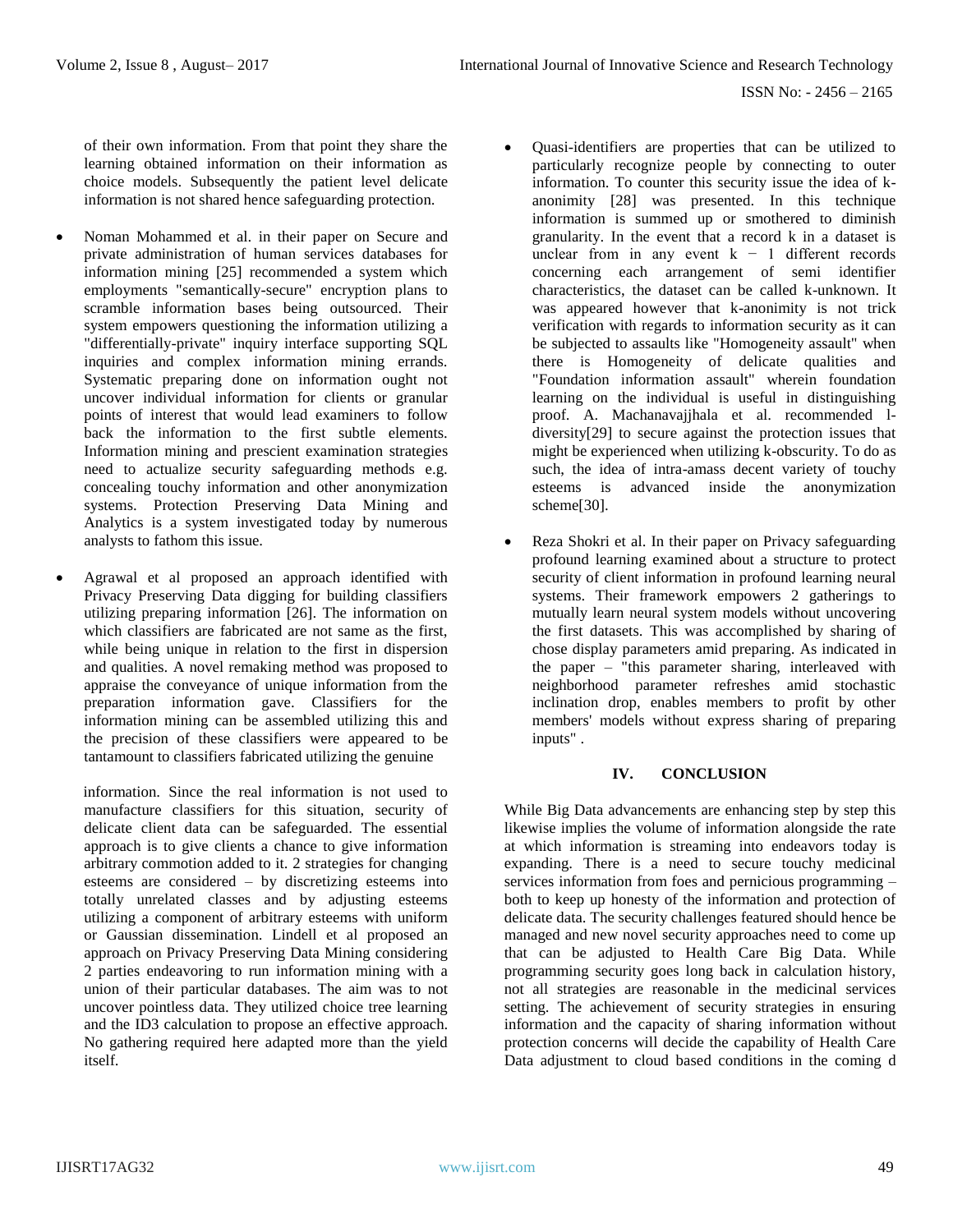# **V. APPENDIX A – HEALTHCARE ACTS**

| Country | <b>Healthcare Act</b> | <b>Description</b>                                                                                                                                                                                                                                                                                                                                                                                                                                                                                            |
|---------|-----------------------|---------------------------------------------------------------------------------------------------------------------------------------------------------------------------------------------------------------------------------------------------------------------------------------------------------------------------------------------------------------------------------------------------------------------------------------------------------------------------------------------------------------|
| US.     | Medicare              | National social protection program in the US controlled by the US government.<br>Gives medical coverage to Americans matured 65 or more, and to individuals of<br>all more youthful age with a few incapacities.                                                                                                                                                                                                                                                                                              |
|         | <b>HIPAA</b>          | The Health Insurance Portability<br>What's more, accountability Act of 1996 (HIPAA). Incorporates rules for<br>discharging and sharing exclusively identifiable data which are some portion of<br>electronic well being records. A patient's medicinal record can't be legitimately<br>unveiled without the composed approval of the patient. Every single medicinal<br>supplier and others trying to get to or keeping up well being records in the US<br>should be HIPAA consistent.                        |
|         |                       | The privacy Rule of HIPAA addresses the utilization and revelation of a patient's<br>ensured well being data by medicinal services designs, medicinal suppliers, and<br>Clearinghouses, likewise alluded as secured elements. The security rule of HIPAA<br>requires secured elements to guarantee execution of managerial defends in the type<br>of approaches and staff, physical protections to data foundation, and specialized<br>shields to screen and control intra and bury hierarchical data get to. |

## **VI. APPENDIX B - HEALTHCARE TERMINOLOGIES**

| <b>Phrasing</b> | <b>Description</b>                                                                                                                                                                                                                                                                                                                                                                                          |
|-----------------|-------------------------------------------------------------------------------------------------------------------------------------------------------------------------------------------------------------------------------------------------------------------------------------------------------------------------------------------------------------------------------------------------------------|
| <b>EHR</b>      | A digitized variant of the patient's medicinal record. An HER can<br>contain a patient's restorative history, analyze, solutions,<br>treatment designs, vaccination dates, hypersensitivities, radiology<br>pictures, what's more, research facility and test outcomes and<br>furthermore permit access to confirm based apparatuses that<br>suppliers can use to settle on choices about a patient's care. |
| <b>PHR</b>      | PHRs contain comparable data as EHRS with the expansion that<br>PHRs are expected to engage patients, and to furnish them with<br>the capacity to check their records for any irregularities and<br>restorative mistakes paying little respect to area.                                                                                                                                                     |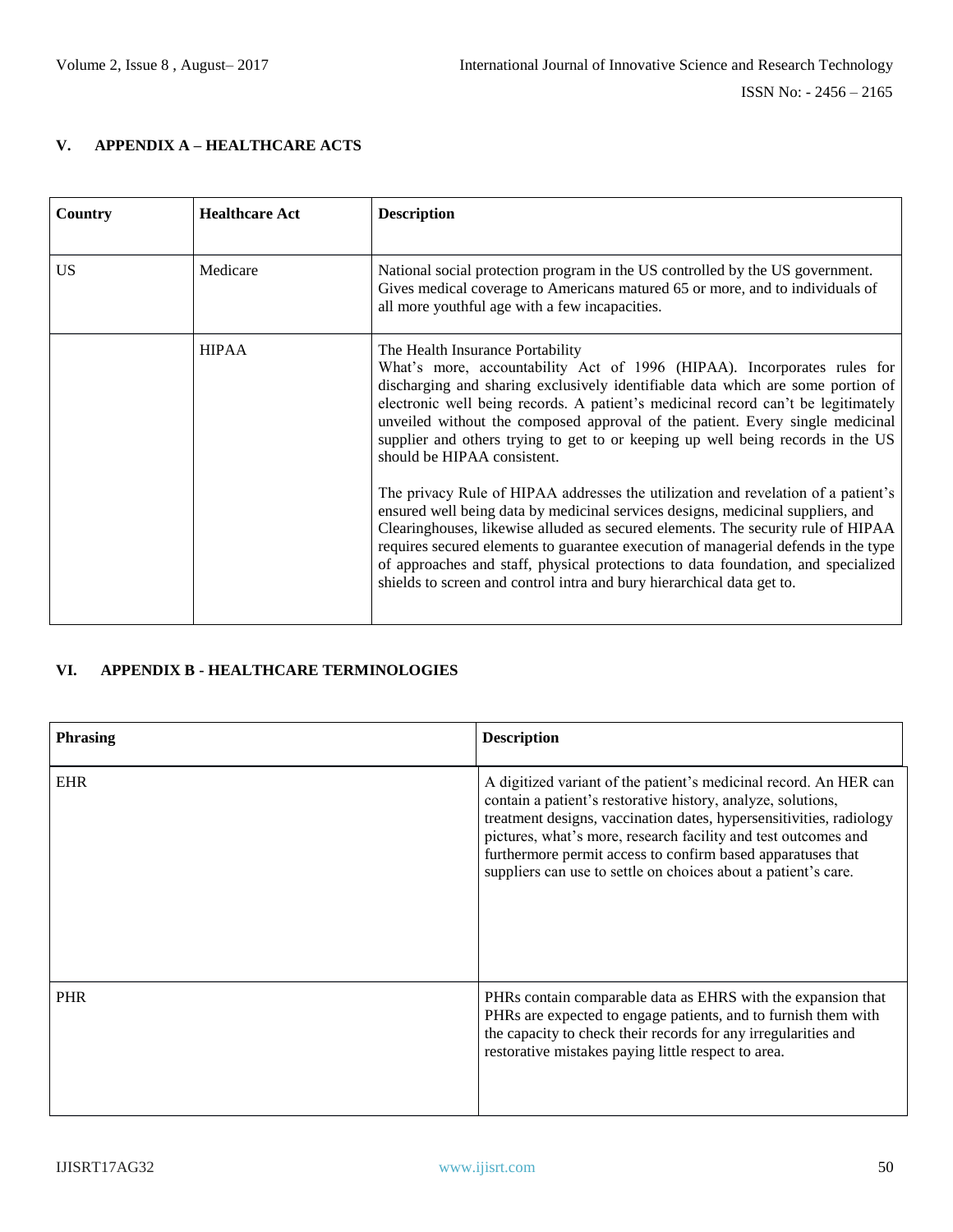#### **REFERENCES**

- [1]. J. D. Halamka, "Using Big Data to Make Wiser Medical Decisions," Harvard Business Review, 2015. [Online]. Available: https://hbr.org/2015/12/using-big-data-tomake-wiser-medical-decisions.
- [2]. B. Marr, "How Big Data Is Changing Healthcare," Forbes, 2015. [Online]. Available: http://onforb.es/1bfRQ0b.
- [3]. M. Viceconti, P. Hunter, and R. Hose, "Big Data , Big Knowledge : Big Data for Personalized Healthcare," IEEE Journal of Biomedical and Health Informatics, vol. 19, no. 4, pp. 1209–1215, Jul. 2015.
- [4]. H. Kupwade Patil and R. Seshadri, "Big Data Security and Privacy Issues in Healthcare," in 2014 IEEE International Congress on Big Data, 2014, pp. 762–765.
- [5]. W. C. Figg and H. J. Kam, "Medical Information Security," International Journal of Security, vol. 5, no. 1, pp. 22–34, 2011.
- [6]. E. Srimathi and K. A. Apoorva, "Preserving Identity Privacy of Healthcare Records in Big Data Publishing Using Dynamic MR," International Journal of Advanced Research in Computer Science and Software Engineering, vol. 5, no. 4, pp. 968–973, 2015.
- [7]. W. Gillette and T. B. Patrick, "Medical identity theft: an emerging problem for informatics.," AMIA Annual Symposium proceedings AMIA Symposium AMIA Symposium, p. 964, 2007.
- [8]. J. Y. Khan and M. R. Yuce, "Wireless Body Area Network (WBAN) for Medical Applications," in New Developments in Biomedical Engineering, Online Edi., InTech, 2010, pp. 591– 628.
- [9]. A. Tewari, "Security and Privacy in E-Healthcare Monitoring with WBAN : A Critical Review," International Journal of Computer Applications, vol. 136, no. 11, pp. 37–42, 2016.
- [10]. F. A. Khan, A. Ali, H. Abbas, and N. A. H. Haldar, "A cloud-based healthcare framework for security and patients' data privacy using wireless body area networks," Procedia Computer Science, vol. 34, pp. 511–517, 2014.
- [11]. A. Waqar, A. Raza, H. Abbas, and M. Khurram Khan, "A framework for preservation of cloud users data privacy using dynamic reconstruction of metadata," Journal of Network andComputer Applications, vol. 36, no. 1, pp. 235–248, 2013.
- [12]. N. D. Han, L. Han, D. M. Tuan, H. P. In, and M. Jo, "A scheme for data confidentiality in Cloud-assisted Wireless Body Area Networks," Information Sciences, vol. 284, pp. 157–166, 2014.
- [13]. L. Griebel, H.-U. Prokosch, F. Köpcke, D. Toddenroth, J. Christoph, I. Leb, I. Engel, and M. Sedlmayr, "A scoping review of cloud computing in healthcare.," BMC medical informatics and decision making, vol. 15, p. 17, 2015.
- [14]. Z. Xiao and Y. Xiao, "Achieving Accountable MapReduce in cloud computing," Future Generation Computer Systems, vol. 30, pp. 1–13, 2014.
- [15]. H. Ulusoy, M. Kantarcioglu, E. Pattuk, and L. Kagal,"AccountableMR: Toward accountable MapReduce systems," in 2015 IEEE International Conference on Big Data (Big Data), 2015, pp. 451–460.
- [16]. B. K. Samanthula, Y. Elmehdwi, and W. Jiang, "Knearest neighbor classification over semantically secure encrypted relational data," IEEE Transactions on Knowledge and Data Engineering, vol. 27, no. 5, pp. 1261–1273, 2015.
- [17]. K. Yang, X. Jia, and K. Ren, "Secure and Verifiable Policy Update Outsourcing for Big Data Access Control in the Cloud,"IEEE Transactions on Parallel and Distributed Systems, vol. PP, no. 99, pp. 1–1, 2014.
- [18]. J. Gao, S. Li, T. Zhang, J. Gao, and Y. Park, "A Sticky Policy Framework for Big Data Security," no. October, pp. 130–137, 2015.
- [19]. V. O. Waziri, J. K. Alhassan, I. Ismaila, and M. N. Dogonyaro, "Big Data Analytics and Data Security in the Cloud via Fully Homomorphic Encryption," International Journal of Computer, Electrical, Automation, Control and Information Engineering, vol. 9, no. 3, pp. 744–753, 2015.
- [20]. D. Slamanig and C. Stingl, "Privacy aspects of eHealth," in ARES 2008 - 3rd International Conference on Availability, Security, and Reliability, Proceedings, 2008, pp. 1226–1233.
- [21]. C. Gunamalai and S. Sivasubramanian, "A Novel Method Of Security And Privacy For Personal Medical Record And Dicom Images In Cloud Computing," ARPN Journal of Engineering and Applied Sciences, vol. 10, no. 10, pp. 4635–4638, 2015.
- [22]. S. Tang, B. S. Lee, and B. He, "DynamicMR: A dynamic slot allocation optimization framework for mapreduce clusters," IEEE Transactions on Cloud Computing, vol. 2, no. 3, pp. 333– 347, 2014.
- [23]. N. Mohammed, B. C. M. Fung, P. C. K. Hung, and C.-K. Lee, "Centralized and Distributed Anonymization for High-Dimensional Healthcare Data," ACM Transactions on Knowledge Discovery from Data, vol. 4, no. 4, pp. 1–33, 2010.
- [24]. Y. Li, C. Bai, and C. K. Reddy, "A distributed ensemble approach for mining healthcare data under privacy constraints," Information Sciences, vol. 330, no. 330, pp. 245–259, 2015.
- [25]. N. Mohammed, S. Barouti, D. Alhadidi, and R. Chen, "Secure and private management of healthcare databases for data mining," in Proceedings - IEEE Symposium on Computer-Based Medical Systems, 2015, vol. 2015-July, pp. 191–196.
- [26]. R. Agrawal and R. Srikant, "Privacy-preserving data mining,"Proceedings of the 2000 ACM SIGMOD international conference on Management of data - SIGMOD '00, vol. 29, no. 2, pp. 439–450, 2000.